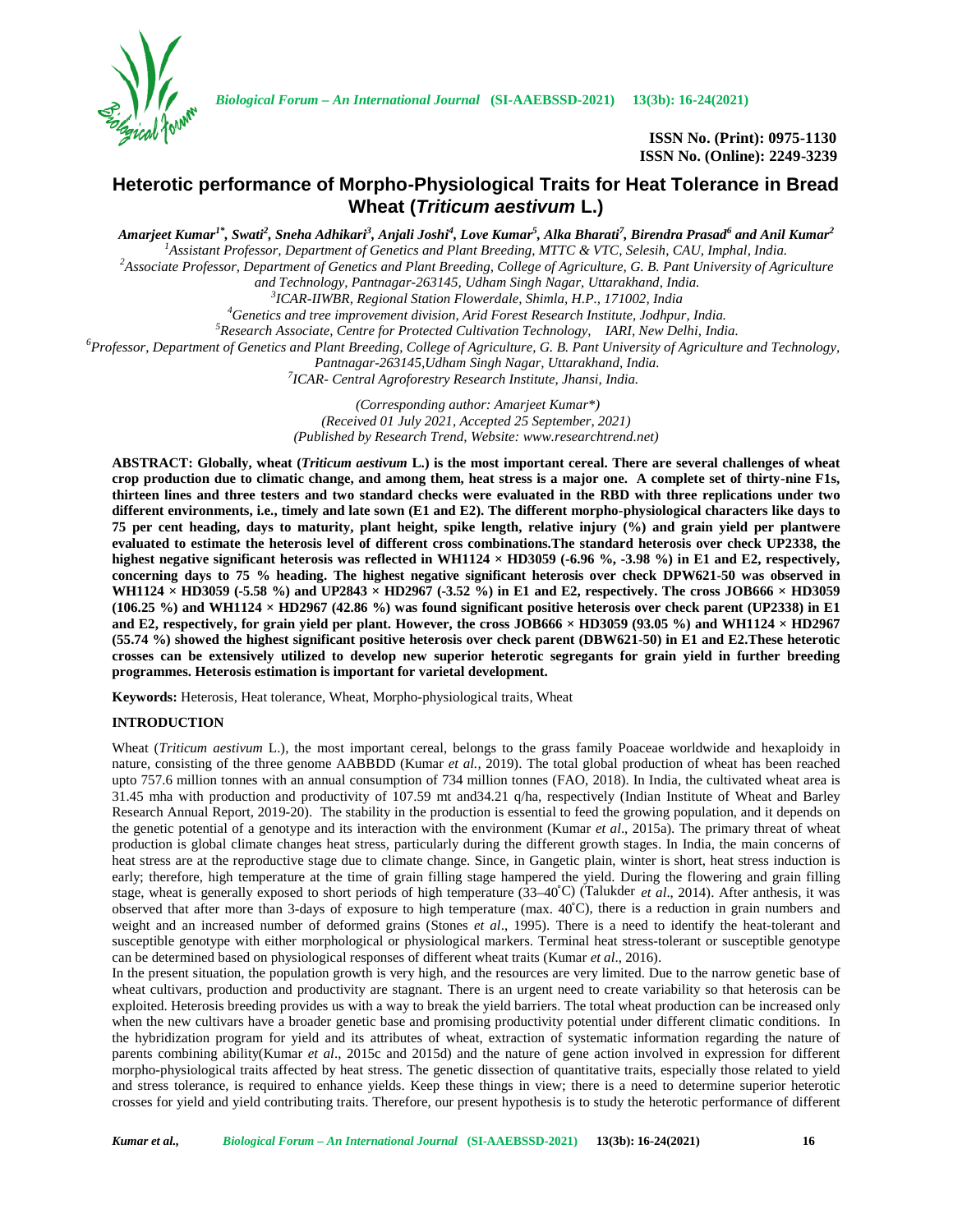cross combinations and estimate the extent of heterosis for different morpho-physiological traits under normal and heat stress conditions.

# **MATERIALS AND METHODS**

The present experiment was conducted at N. E. Borlaug, Crop Research Centre of G. B. Pant University of Agriculture and Technology, Pantnagar. India. The experimental materials were generated through line x tester mating during *Rabi* 2013-14, and their progenies were evaluated in the Rabi season 2014-15. Thirteen genetically diverse wheat varieties for heat tolerance *viz*. HD3091, DBW90, UP2843, WH1124, HPW211, WH1021, CBW12, MASC6272, JOB666, HD2329, WAXWING, HD2891, HD2961 and three testers HD2967, WH1105, HD3059 were crossed in line x tester mating design excluding reciprocals. A complete set of thirty-nine  $F_1s$ , thirteen lines and three testers along with two standard checks (DPW 621-50, UP 2338) were evaluated in the Randomized Block Design (RBD) with three replications during rabi 2014-15 under two different conditions, i.e., timely (E1) and late sown (E2). Each plot consisted of 2 rows of 1 m length with plant geometry (row to row and plant to plant) 20 cm x 10 cm, respectively. To estimate the heterotic performance of different genotypes of wheat for morpho physiological traits like days to 75 per heading, days to maturity, plant height (cm), spike length(cm), grain yield per plant(g) and relative injury (%) paying to heat tolerance. The procedure and formula of Blum and Ebercon (1981) were followed for the estimation of relative injury (%):

## $RI$  (%) = {1- [1-(T1/T2)/1-(C1/C2)]} X 100

T and C refer to treatment and control, respectively, and 1 and 2 refer to initial and final conductance reading.

Heterosis is expressed as a per cent increase or decrease in the performance of  $F_1$  hybrid over the mid-parent (average or relative heterosis), better parent (heterobeltiosis) and check parent (standard heterosis). It was computed for each character using the following formula:

Relative heterosis = 
$$
\frac{\overline{F}_1 - \overline{MP}}{\overline{MP}} \times 100
$$
  
Hereobeltiosis = 
$$
\frac{\overline{F}_1 - \overline{BP}}{\overline{BP}} \times 100
$$
  
Standard heterosis = 
$$
\frac{\overline{F}_1 - \overline{CP}}{\overline{CP}} \times 100
$$

Where,  $F_1$ =Mean performance of  $F_1$  hybrid,  $P_1$ =Mean performance of parent one,  $P_2$ =Mean performance of parent two,  $BP$ =Mean performance of better parent,  $CP$  =Mean performance of check parent,  $MP$  =Mean mid-parental value, i.e. (P<sub>1</sub>+P<sub>2</sub>)/2.

## **RESULTS AND DISCUSSION**

The mean values of six characters of  $F_1$  hybrids were compared with the mid-parent values, better parent and standard checks. Estimates of heterosis are defined as an increase or decrease in percentage over better parent (heterobeltiosis), mid parent (relative heterosis) and check variety (standard heterosis). It is listed herein, and tables provide data for different characters.

#### *A. Days to 75% heading*

The result for estimation of relative heterosis for the trait days to 75% heading, the highest significant positive heterosis over mid parent was found of the cross MACS6272  $\times$  HD3059 (3.23 %) in E1 and the cross WAXWING  $\times$  HD3059 (3.27 %) in E2. The highest negative significant heterosis was observed in MACS6272  $\times$  HD2967 (-4.24 %) and HD2891  $\times$  HD2967 (-3.49 %) in E1 and E2, respectively. These findings follow the earlier observation of Esmail (2002), Akinici (2009) and Devi *et al.* (2013). However, the highest negative significant heterosis over a better parent was exhibited in UP2843  $\times$  HD2967 (-6.57 %) and  $UP2843 \times HD2967$  (-6.41%) in E1 and E2, respectively.

The cross WAXWING  $\times$  HD3059 (4.87 %, 4.41 %) exhibited significant positive heterosis over check parent UP2338 and DPW621-50 in E2. However, the highest negative significant heterosis was reflected in WH1124  $\times$  HD3059 (-6.96 %, -3.98 %) in E1 and E2, respectively. Similar results were supported by Mahantashivayogayya (2002). The highest negative significant heterosis was observed in WH1124  $\times$  HD3059 (-5.58 %) and UP2843  $\times$  HD2967 (-3.52 %) in E1 and E2, respectively.

The key emphasis is on developing short-term genotypes in high-intensity crop rotation areas in northern India's Gangetic region, where most wheat areas are under guaranteed irrigation. The importance of negative heterosis for days to 75% heading has been highlighted. The highest negative heterosis for days to 75 per cent heading in E1 and E2 exhibited by the cross MACS6272  $\times$ HD2967 for relative heterosis, UP2843  $\times$  HD2967 for heterobeltiosis and WH1124  $\times$  HD3059 for standard heterosis over check UP2338 exhibited. WH1124  $\times$  HD3059 for standard heterosis over control DPW621-50 in both E1 and E2 showed the highest negative heterosis for the trait (Table 1). These cross combinations can be utilized to develop a new cultivar as per the need of hours.

#### *B. Days to maturity*

The highest significant positive relative heterosis was found in the cross MACS6272  $\times$  WH1105 (3.81 %) in E1, and the cross DBW90  $\times$  HD3059 (2.60%) was exhibited in E2 environment for days to maturity. The cross MACS6272  $\times$  WH1105 (3.67 %) was found the highest significant positive heterobeltiosis for days to maturity in E1, whereas, in E2, CBW12 × HD2967 (-2.99 %) showed the highest negative significant heterosis over the better parent.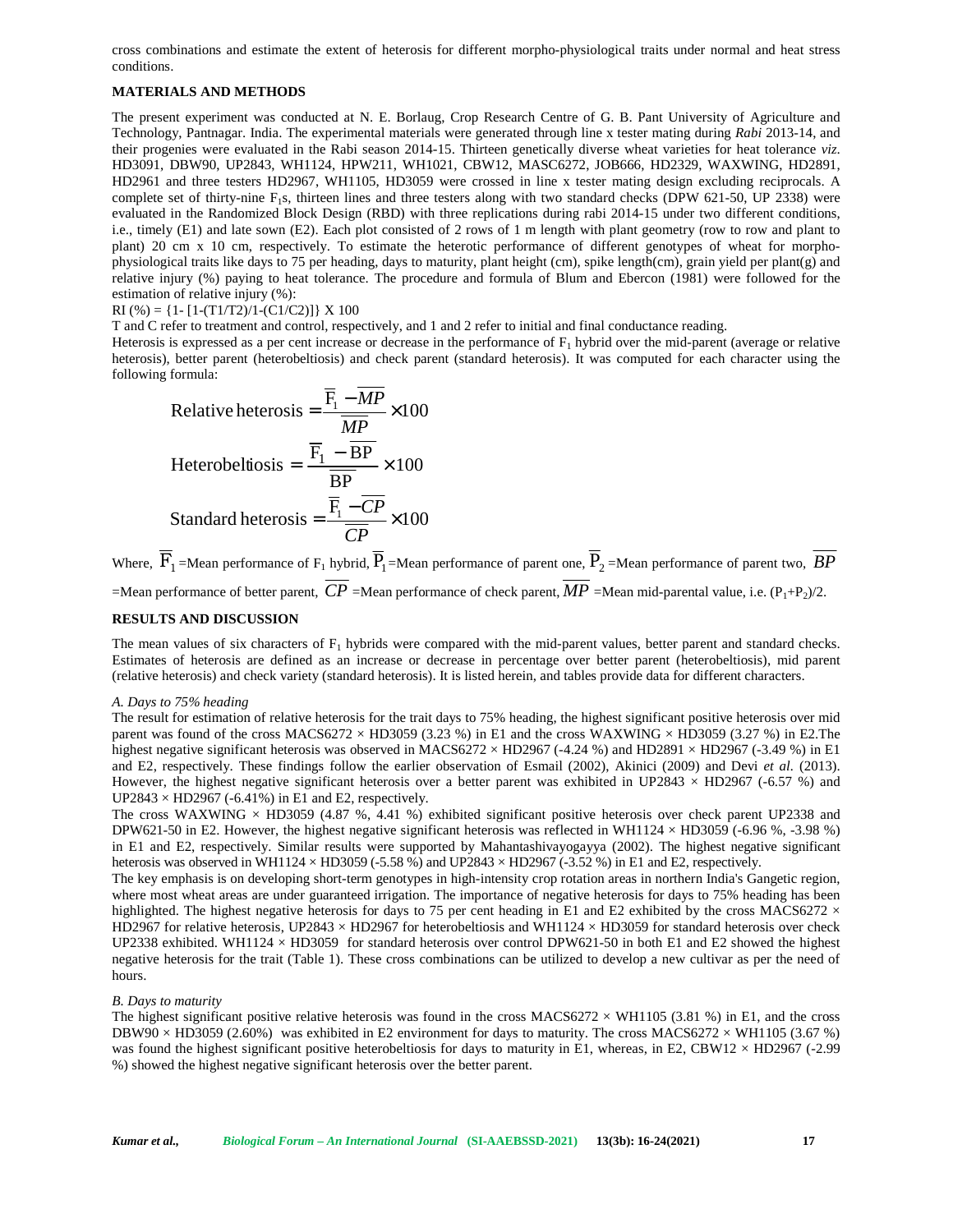|                                   | Days to 75% heading |           |                         |           |                         |           |           |           |  |  |
|-----------------------------------|---------------------|-----------|-------------------------|-----------|-------------------------|-----------|-----------|-----------|--|--|
| <b>Crosses</b>                    |                     |           | <b>Environment</b> (E1) |           | <b>Environment</b> (E2) |           |           |           |  |  |
|                                   | <b>BP</b>           | <b>MP</b> | CP1                     | CP2       | BP                      | <b>MP</b> | CP1       | CP2       |  |  |
| $HD3091 \times HD3059$            | 0.77                | 0.97      | $-4.40**$               | $-2.97*$  | $-2.21$                 | $-1.34$   | $-2.21$   | $-2.64$   |  |  |
| $HD3091 \times WH1105$            | 0.00                | 0.58      | $-4.03**$               | $-2.60*$  | $-1.35$                 | $-1.35$   | $-3.10*$  | $-3.52*$  |  |  |
| $DBW90 \times HD3059$             | 0.39                | 1.17      | $-5.13**$               | $-3.72**$ | $-1.77$                 | 0.23      | $-1.77$   | $-2.20$   |  |  |
| DBW90 $\times$ WH1105             | $-0.38$             | 1.16      | $-4.40**$               | $-2.97*$  | $-0.90$                 | 0.23      | $-2.65$   | $-3.08*$  |  |  |
| $DBW90 \times HD2967$             | $-5.84**$           | $-2.27*$  | $-5.49**$               | $-4.09**$ | $-5.13**$               | $-1.55$   | $-1.77$   | $-2.20$   |  |  |
| UP2843 $\times$ HD3059            | 0.00                | 1.78      | $-5.49**$               | $-4.09**$ | $-1.77$                 | 0.45      | $-1.77$   | $-2.20$   |  |  |
| $UP2843 \times WH1105$            | $-1.53$             | 0.98      | $-5.49**$               | $-4.09**$ | 1.80                    | $3.20*$   | 0.00      | $-0.44$   |  |  |
| UP2843 $\times$ HD2967            | $-6.57**$           | $-2.10$   | $-6.23**$               | $-4.83**$ | $-6.41**$               | $-2.67*$  | $-3.10*$  | $-3.52*$  |  |  |
| WH1124 $\times$ HD3059            | $-1.55$             | $-0.59$   | $-6.96**$               | $-5.58**$ | $-3.98**$               | $-2.25$   | $-3.98**$ | $-4.41**$ |  |  |
| WH1124 $\times$ WH1105            | $-1.53$             | 0.19      | $-5.49**$               | $-4.09**$ | 0.45                    | 1.36      | $-1.33$   | $-1.76$   |  |  |
| WH1124 $\times$ HD2967            | $-5.84**$           | $-2.09$   | $-5.49**$               | $-4.09**$ | $-4.70**$               | $-1.33$   | $-1.33$   | $-1.76$   |  |  |
| $HPW211 \times HD3059$            | 0.00                | 0.58      | $-4.40**$               | $-2.97*$  | $-1.33$                 | 0.00      | $-1.33$   | $-1.76$   |  |  |
| $HPW211 \times WH1105$            | $-1.91$             | $-1.72$   | $-5.86**$               | $-4.46**$ | 0.45                    | 0.90      | $-1.33$   | $-1.76$   |  |  |
| HPW211xHD2967                     | $-3.65**$           | $-1.31$   | $-3.30*$                | $-1.86$   | $-4.70**$               | $-1.76$   | $-1.33$   | $-1.76$   |  |  |
| WH $1021 \times$ HD $3059$        | 0.39                | 0.58      | $-5.13**$               | $-3.72**$ | $-2.65$                 | $-2.00$   | $-2.65$   | $-3.08*$  |  |  |
| WH $1021 \times WH1105$           | $-2.67*$            | $-1.73$   | $-6.59**$               | $-5.20**$ | $-0.90$                 | $-0.67$   | $-2.21$   | $-2.64$   |  |  |
| $CBW12 \times HD3059$             | $-3.30*$            | $-0.56$   | $-3.30*$                | $-1.86$   | $-1.32$                 | $-1.10$   | $-0.88$   | $-1.32$   |  |  |
| $CBW12 \times WH1105$             | $-5.86**$           | $-3.93**$ | $-5.86**$               | $-4.46**$ | $-1.76$                 | $-0.67$   | $-1.33$   | $-1.76$   |  |  |
| $CBW12 \times HD2967$             | $-1.46$             | $-1.28$   | $-1.10$                 | 0.37      | $-2.56$                 | $-1.08$   | 0.88      | 0.44      |  |  |
| MACS6272× HD3059                  | 1.12                | $3.23**$  | $-0.37$                 | 1.12      | $-2.17$                 | $-1.32$   | $-0.44$   | $-0.88$   |  |  |
| MACS6272× WH1105                  | 1.12                | $2.45*$   | $-0.37$                 | 1.12      | $-0.43$                 | 1.33      | 1.33      | 0.88      |  |  |
| MACS6272×HD2967                   | $-5.11**$           | $-4.24**$ | $-4.76**$               | $-3.35*$  | $-0.43$                 | 0.43      | $3.10*$   | 2.64      |  |  |
| $JOB666 \times HD3059$            | 1.15                | 1.73      | $-3.30*$                | $-1.86$   | 1.32                    | 1.76      | 2.21      | 1.76      |  |  |
| $JOB666 \times WH1105$            | $-0.38$             | $-0.19$   | $-4.40**$               | $-2.97*$  | 0.00                    | 1.33      | 0.88      | 0.44      |  |  |
| $HD2329 \times HD3059$            | $-4.76**$           | $-2.07$   | $-4.76**$               | $-3.35*$  | $-2.17$                 | $-1.32$   | $-0.44$   | $-0.88$   |  |  |
| $HD2329 \times WH1105$            | $-5.86**$           | $-3.93**$ | $-5.86**$               | $-4.46**$ | $-2.17$                 | $-0.44$   | $-0.44$   | $-0.88$   |  |  |
| $\overline{HD2}329 \times HD2967$ | $-2.19$             | $-2.01$   | $-1.83$                 | $-0.37$   | $-0.43$                 | 0.43      | $3.10*$   | 2.64      |  |  |
| WAXWING×HD3059                    | 0.00                | $2.82*$   | 0.00                    | 1.49      | 1.72                    | $3.27*$   | 4.87**    | $4.41**$  |  |  |
| WAXWING×WH1105                    | $-2.20$             | $-0.19$   | $-2.20$                 | $-0.74$   | $-3.00*$                | $-0.66$   | 0.00      | $-0.44$   |  |  |
| WAXWING× HD2967                   | 0.00                | 0.18      | 0.37                    | 1.86      | 0.00                    | 0.21      | $3.54*$   | $3.08*$   |  |  |
| $HD2891 \times HD3059$            | $-0.38$             | 0.77      | $-3.66**$               | $-2.23$   | $-1.77$                 | $-1.33$   | $-1.77$   | $-2.20$   |  |  |
| $HD2891 \times WH1105$            | $-1.14$             | $-0.76$   | $-4.40**$               | $-2.97*$  | $-1.34$                 | $-0.90$   | $-2.21$   | $-2.64$   |  |  |
| $HD2891 \times HD2967$            | $-1.82$             | 0.00      | $-1.47$                 | 0.00      | $-5.56**$               | $-3.49**$ | $-2.21$   | $-2.64$   |  |  |
| $HD2961 \times HD3059$            | $-2.95*$            | $-0.57$   | $-3.66**$               | $-2.23$   | 0.00                    | 0.44      | 0.88      | 0.44      |  |  |
| $HD2961 \times WH1105$            | $-3.69**$           | $-2.06$   | $-4.40**$               | $-2.97*$  | $-2.19$                 | $-0.89$   | $-1.33$   | $-1.76$   |  |  |
| $HD2961 \times HD2967$            | $-1.82$             | $-1.28$   | $-1.47$                 | 0.00      | $-2.14$                 | $-0.87$   | 1.33      | 0.88      |  |  |

The significant positive standard heterosis for check parent UP2338 was estimated in crosses WAXWING  $\times$  HD3059, WAXWING  $\times$ WH1105 (3.99 %) and UP2843  $\times$  WH1105 (3.37 %) in E2. At the same time, cross DBW90  $\times$  HD2967 (-3.32 %) showed the highest negative significant heterosis over check parent UP2338 in E2 only for days to maturity. Standard heterosis did not observe over the pooled environment. The present findings are in close agreement with the results obtained by Singh and Singh (2003) and Khatun *et al.* (2010). The best heterotic cross over check parent DPW621-50 in the desired direction over the environment was the cross WH1124  $\times$  HD3059 (-2.22 per cent) for days to maturity.

Early and extra-early varieties development seems to prioritise the wheat varieties in an intensive cropping system (sugarcane-wheat, potato-wheat, rice-wheat, cotton-wheat). In this context, negative heterotic response for maturity traits is desirable. The maturity is forced by temperature during March-April in northern India. The onset of high temperature during late February may result in shrivelling of grains and consequently reduce wheat production. Therefore, earliness is essentially a mandate for maturity. There were no significant negative estimates of relative heterosis observed in E1 and E2.The cross CBW12  $\times$  HD2967 in E2 for Heterobeltiosis; DBW90 × HD2967 for standard heterosis over check DBW 17 in E2 (Table 2). Similar results had been reported by Singh and Singh (2003), Sayed (2004) and Inamullah *et al.* (2006), which supports the present findings.

## *C. Plant height (cm)*

The relative heterosis was calculated, and the highest significant positive was observed over mid parent in the cross CBW12  $\times$ WH1105 (7.60 %) and HD2891  $\times$  HD3059 (9.22 %) in E1 in E2, respectively for plant height. However, the highest negative significant relative heterosis in the cross HD2329  $\times$  HD2967 (-10.89 %) in E2. The desirable heterosis in plant height is in the negative direction. Hence, the best desirable heterotic cross was HD2329  $\times$  HD2967. Heterobeltiosis for plant height was computed, and none of the crosses had significant positive heterosis over better parents in E1 and E2. However, the highest negative significant heterosis was observed in crosses HPW211  $\times$  HD2967 (-10.15 %) and HD2329  $\times$  HD2967 (-13.64 %) in E1 and E2, respectively. The most desirable heterotic crosses (HPW211  $\times$  HD2967 and HD2329  $\times$  HD2967) were found in E1 and E2.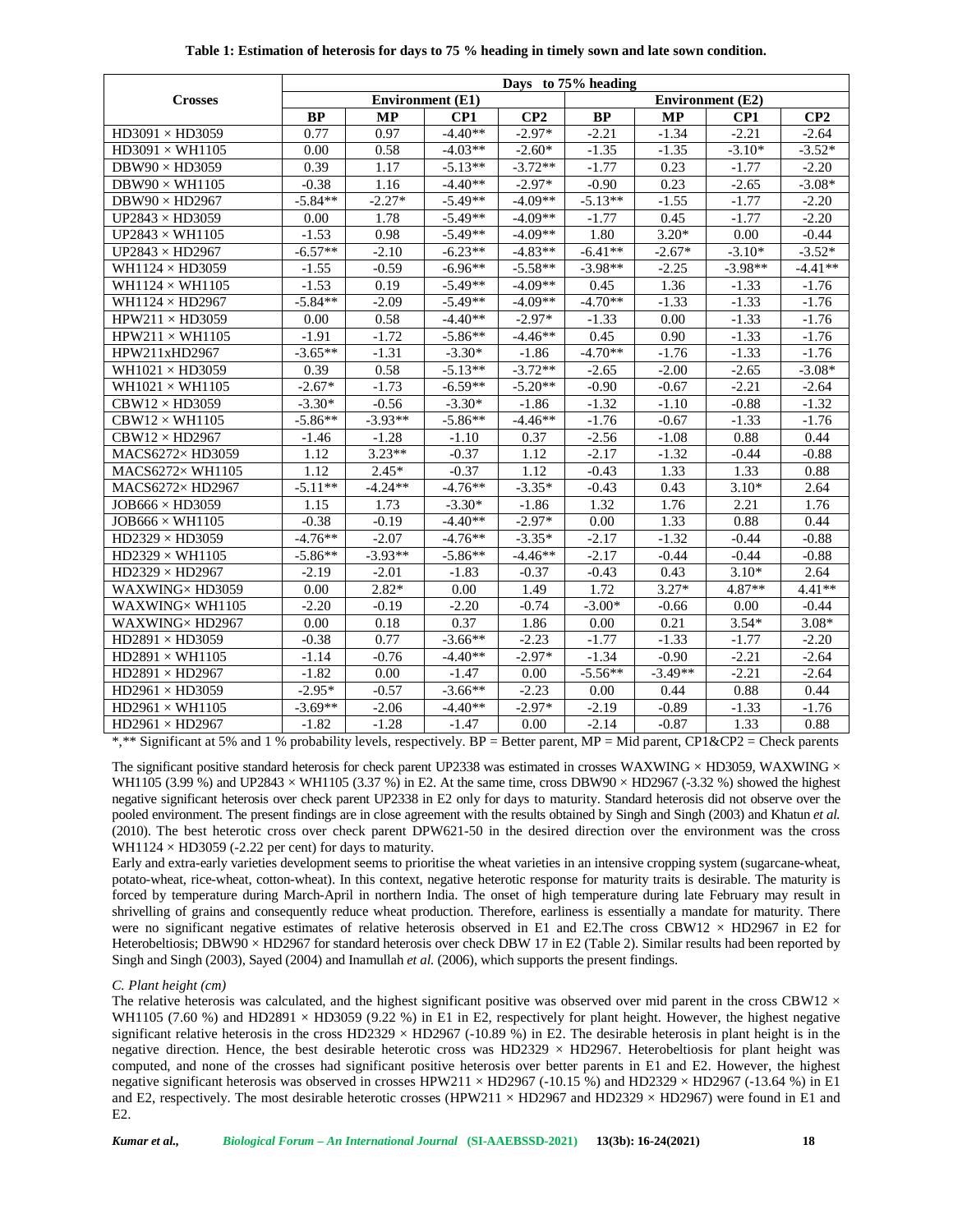|                         | Days to maturity |           |                         |         |           |                         |         |         |  |  |
|-------------------------|------------------|-----------|-------------------------|---------|-----------|-------------------------|---------|---------|--|--|
| <b>Crosses</b>          |                  |           | <b>Environment</b> (E1) |         |           | <b>Environment</b> (E2) |         |         |  |  |
|                         | <b>BP</b>        | <b>MP</b> | CP1                     | CP2     | <b>BP</b> | <b>MP</b>               | CP1     | CP2     |  |  |
| $HD3091 \times HD3059$  | 2.36             | 2.63      | $-0.26$                 | 0.52    | 0.60      | 0.60                    | 2.15    | 0.00    |  |  |
| $HD3091 \times WH1105$  | 0.00             | 0.26      | $-2.56$                 | $-1.80$ | $-0.60$   | $-0.60$                 | 0.92    | $-1.20$ |  |  |
| $DBW90 \times HD3059$   | 0.00             | 0.53      | $-2.56$                 | $-1.80$ | 1.51      | $2.60*$                 | $3.07*$ | 0.90    |  |  |
| $DBW90 \times WH1105$   | 0.00             | 0.53      | $-2.56$                 | $-1.80$ | $-1.21$   | $-0.15$                 | 0.31    | $-1.80$ |  |  |
| $DBW90 \times HD2967$   | $-2.58$          | $-1.18$   | $-3.32*$                | $-2.58$ | $-1.80$   | $-0.30$                 | 0.61    | $-1.50$ |  |  |
| UP2843 $\times$ HD3059  | 1.84             | 1.84      | $-0.77$                 | 0.00    | $-2.40$   | $-2.11$                 | $-0.31$ | $-2.40$ |  |  |
| UP2843 $\times$ WH1105  | 1.84             | 1.84      | $-0.77$                 | 0.00    | 1.20      | 1.51                    | $3.37*$ | 1.20    |  |  |
| UP2843 $\times$ HD2967  | $-2.06$          | $-1.17$   | $-2.81$                 | $-2.06$ | 0.00      | 0.15                    | 2.45    | 0.30    |  |  |
| WH1124 × HD3059         | $-0.52$          | $-0.39$   | $-2.81$                 | $-2.06$ | $-1.81$   | $-0.76$                 | $-0.31$ | $-2.40$ |  |  |
| WH1124 $\times$ WH1105  | $-0.79$          | $-0.66$   | $-3.07$                 | $-2.32$ | 0.91      | 1.98                    | 2.45    | 0.30    |  |  |
| WH1124 $\times$ HD2967  | $-2.32$          | $-1.56$   | $-3.07$                 | $-2.32$ | $-2.10$   | $-0.61$                 | 0.31    | $-1.80$ |  |  |
| $HPW211 \times HD3059$  | 0.00             | 0.13      | $-2.56$                 | $-1.80$ | 0.30      | 0.45                    | 2.15    | 0.00    |  |  |
| $HPW211 \times WH1105$  | 2.10             | 2.23      | $-0.51$                 | 0.26    | $-1.20$   | $-1.06$                 | 0.61    | $-1.50$ |  |  |
| HPW211xHD2967           | $-1.29$          | $-0.26$   | $-2.05$                 | $-1.29$ | $-2.10$   | $-1.80$                 | 0.31    | $-1.80$ |  |  |
| WH1021 × HD3059         | $-0.26$          | 0.53      | $-2.81$                 | $-2.06$ | 1.21      | 1.52                    | 2.76    | 0.60    |  |  |
| WH $1021 \times WH1105$ | $-0.52$          | 0.26      | $-3.07$                 | $-2.32$ | $-0.30$   | 0.00                    | 1.23    | $-0.90$ |  |  |
| $CBW12 \times HD3059$   | $-0.26$          | 0.13      | $-2.05$                 | $-1.29$ | $-0.60$   | 0.61                    | 0.92    | $-1.20$ |  |  |
| $CBW12 \times WH1105$   | 0.26             | 0.65      | $-1.53$                 | $-0.77$ | $-2.11$   | $-0.92$                 | $-0.61$ | $-2.70$ |  |  |
| $CBW12 \times HD2967$   | $-0.77$          | $-0.26$   | $-1.53$                 | $-0.77$ | $-2.99*$  | $-1.37$                 | $-0.61$ | $-2.70$ |  |  |
| MACS6272×HD3059         | 1.31             | 1.45      | $-1.28$                 | $-0.52$ | 0.00      | 0.30                    | 2.15    | 0.00    |  |  |
| MACS6272× WH1105        | $3.67*$          | $3.81**$  | 1.02                    | 1.80    | 0.60      | 0.90                    | 2.76    | 0.60    |  |  |
| MACS6272×HD2967         | $-0.52$          | 0.52      | $-1.28$                 | $-0.52$ | $-0.60$   | $-0.45$                 | 1.84    | $-0.30$ |  |  |
| $JOB666 \times HD3059$  | 2.31             | $3.50*$   | 2.05                    | 2.84    | 1.21      | 2.13                    | 2.76    | 0.60    |  |  |
| $JOB666 \times WH1105$  | 0.00             | 1.17      | $-0.26$                 | 0.52    | 1.21      | 2.13                    | 2.76    | 0.60    |  |  |
| $HD2329 \times HD3059$  | 1.84             | 1.97      | $-0.77$                 | 0.00    | $-0.60$   | $-0.30$                 | 1.53    | $-0.60$ |  |  |
| $HD2329 \times WH1105$  | $-0.52$          | $-0.39$   | $-3.07$                 | $-2.32$ | $-2.70$   | $-2.41$                 | $-0.61$ | $-2.70$ |  |  |
| $HD2329 \times HD2967$  | $-0.77$          | 0.26      | $-1.53$                 | $-0.77$ | $-2.10$   | $-1.95$                 | 0.31    | $-1.80$ |  |  |
| WAXWING×HD3059          | 2.05             | $3.37*$   | 2.05                    | 2.84    | 0.59      | 1.50                    | 3.99**  | 1.80    |  |  |
| WAXWING×WH1105          | $-0.51$          | 0.78      | $-0.51$                 | 0.26    | 0.59      | 1.50                    | 3.99**  | 1.80    |  |  |
| WAXWING×HD2967          | $-1.28$          | $-0.90$   | $-1.28$                 | $-0.52$ | 0.00      | 0.45                    | $3.37*$ | 1.20    |  |  |
| $HD2891 \times HD3059$  | $-0.52$          | $-0.26$   | $-3.07$                 | $-2.32$ | 0.00      | 0.91                    | 1.53    | $-0.60$ |  |  |
| $HD2891 \times WH1105$  | $-0.26$          | 0.00      | $-2.81$                 | $-2.06$ | $-1.51$   | $-0.61$                 | 0.00    | $-2.10$ |  |  |
| $HD2891 \times HD2967$  | $-1.55$          | $-0.39$   | $-2.30$                 | $-1.55$ | $-2.69$   | $-1.37$                 | $-0.31$ | $-2.40$ |  |  |
| $HD2961 \times HD3059$  | $-0.52$          | 0.39      | $-1.28$                 | $-0.52$ | $-1.51$   | $-0.91$                 | 0.00    | $-2.10$ |  |  |
| $HD2961 \times WH1105$  | $-0.26$          | 0.65      | $-1.02$                 | $-0.26$ | $-0.30$   | 0.30                    | 1.23    | $-0.90$ |  |  |
| $HD2961 \times HD2967$  | 0.52             | 0.52      | $-0.26$                 | 0.52    | $-0.60$   | 0.45                    | 1.84    | $-0.30$ |  |  |

The highest negative significant standard heterosis (UP2338) for plant height was observed in the crosses WAXWING  $\times$  HD2967 (-9.53 %) and HD3091  $\times$  HD3059 in E1 and E2, respectively. Whereas, over check parent DPW621-50, the crosses HPW211  $\times$ HD3059 (12.26 %) and MACS6272  $\times$  WH1105 (13.30 %) were significant with positive heterosis in E1 and E2, respectively.

The prime objective is to develop dwarf varieties with logging resistance, high fertilizer responsiveness, and short and stiff strawed. Thus, significant negative heterosis for plant height is desirable in a high yielding modern variety. The highest negative relative heterosis was observed with cross HD2329  $\times$  HD2967 in E2. The highest negative heterobeltiosis was found with cross HPW211  $\times$  HD2967 and HD2329 × HD2967, standard heterosis for check parent UP2338 with cross WAXWING × HD2967 and HD2329 × HD2967 in E1 and E2, respectively for plant height (Table 3). Similar results were reported by Afiah and Sattar (1998), Afiah *et al.* (2000), Budak (2001), Mahantashivayogayya (2002), Esmail (2002), Zhao *et al.* (2009) and Singh *et al.* (2012) that supports the present findings.

#### *D. Spike length (cm)*

The relative heterosis was calculated for spike length,and the highest significance with positive heterosis over mid parent was shown in cross HD2891  $\times$  HD2967 (22.51 %) and CBW12  $\times$  HD2967 (23.27 %) in E1 and E2, respectively. However, in cross HD2961× HD2967 (-17.56 per cent), the highest negative significant heterosis in E1 was observed. For spike length, the desirable heterotic performance was found in cross HD2891 × HD2967 and CBW12 × HD2967 in E1 and E2. The cross HD2891  $\times$  HD2967 (19.62 %) was found with the highest significant positive heterosis over better parents in E1. However, the highest negative significant heterobeltios is observed in HD2961 × HD2967 (-24.54 %) in E1 and E2, negatively significant crosses were not found.

The highest significant positive standard heterosis over check parent UP2338 for spike length was found in the cross HD2891  $\times$ HD2967 (9.42 %) in E1. There was not a positive significant heterotic cross in E2. However, the highest negative significant heterosis was observed in HD2891 × WH1105 (-14.69 %) and MACS6272 × HD2967 (-28.04 %) in E1 E2, respectively. Bao *et al.* (2009) also observed similar results in their previous work. The cross HD2891  $\times$  HD2967 (18.11 %) reflected the highest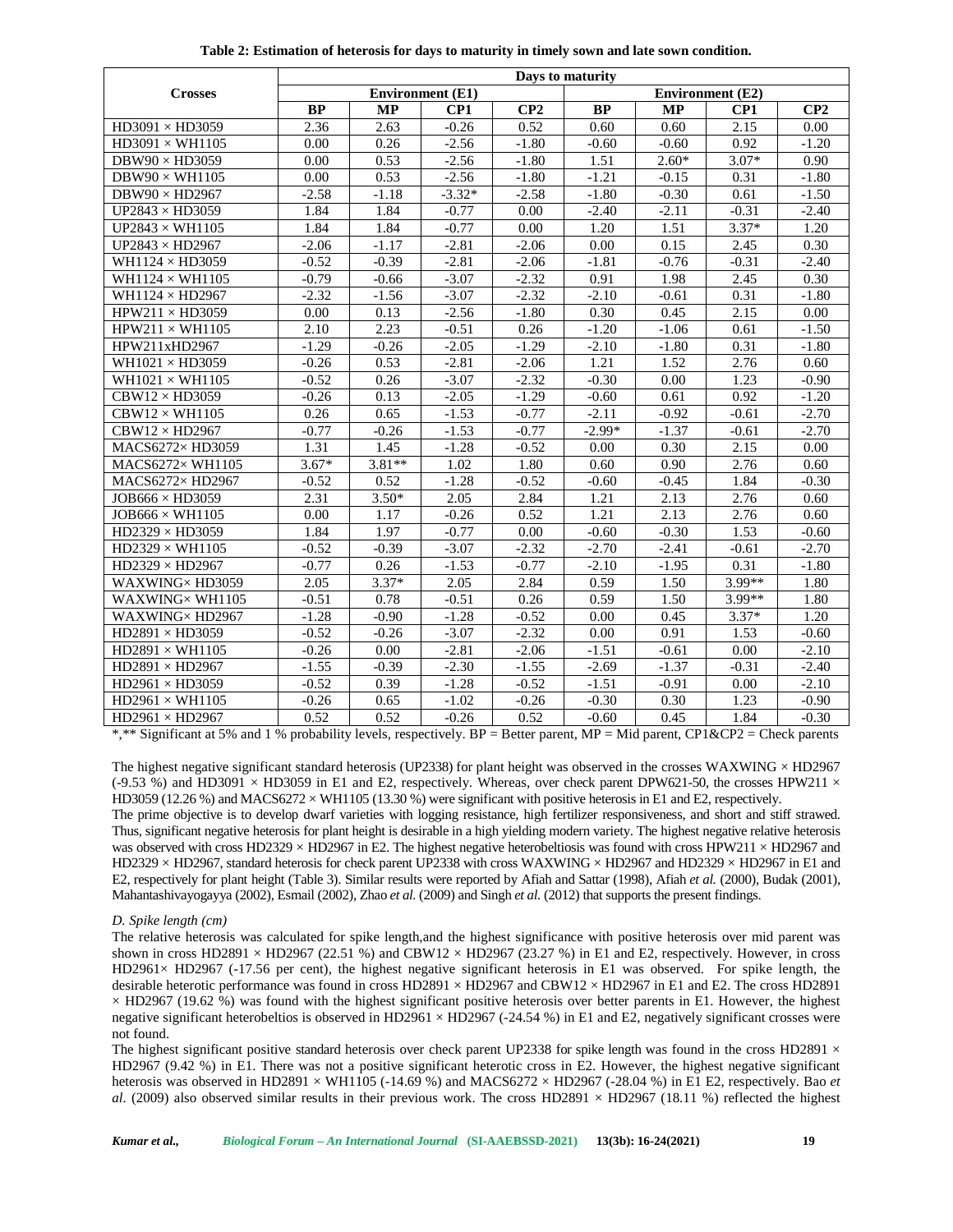significant positive heterosis over check parent (DPW621-50) in E1 for spike length. However, the highest negative significant heterosis was observed in HD2891  $\times$  WH1105 (-15.63 %) in E1 only.

|                                                 | Plant height (cm) |                         |          |                         |                   |            |          |          |  |
|-------------------------------------------------|-------------------|-------------------------|----------|-------------------------|-------------------|------------|----------|----------|--|
| <b>Crosses</b>                                  |                   | <b>Environment</b> (E1) |          | <b>Environment</b> (E2) |                   |            |          |          |  |
|                                                 | <b>BP</b>         | <b>MP</b>               | CP1      | CP2                     | <b>BP</b>         | <b>MP</b>  | CP1      | CP2      |  |
| $HD3091 \times HD3059$                          | 1.11              | 2.15                    | $-6.48$  | $-0.39$                 | 1.06              | 1.67       | $-9.69*$ | $-4.00$  |  |
| $HD3091 \times WH1105$                          | 4.03              | 5.15                    | $-3.68$  | 2.59                    | 5.03              | 7.57       | $-1.48$  | 4.73     |  |
| $DBW90 \times HD3059$                           | $-2.40$           | 0.27                    | $-4.64$  | 1.57                    | 2.19              | 7.65       | 0.40     | 6.73     |  |
| $DBW90 \times WH1105$                           | $-0.32$           | 2.36                    | $-2.60$  | 3.74                    | 0.00              | 2.31       | $-1.75$  | 4.43     |  |
| $DBW90 \times HD2967$                           | 4.02              | 6.03                    | 1.63     | 8.26                    | 1.64              | 1.71       | $-0.14$  | 6.15     |  |
| UP2843 $\times$ HD3059                          | $-3.52$           | $-1.69$                 | $-7.32$  | $-1.28$                 | $-0.95$           | 4.54       | $-2.29$  | 3.87     |  |
| UP2843 $\times$ WH1105                          | $-1.86$           | $-0.05$                 | $-5.72$  | 0.42                    | $-6.68$           | $-4.33$    | $-7.94$  | $-2.14$  |  |
| UP2843 $\times$ HD2967                          | $-1.15$           | $-0.08$                 | $-5.04$  | 1.15                    | 0.14              | 0.41       | $-1.22$  | 5.00     |  |
| WH1124 $\times$ HD3059                          | $-0.84$           | 2.47                    | $-1.96$  | 4.43                    | 1.14              | 4.50       | $-4.58$  | 1.43     |  |
| WH1124 $\times$ WH1105                          | $-5.77$           | $-2.68$                 | $-6.84$  | $-0.76$                 | 3.29              | 3.58       | $-2.56$  | 3.58     |  |
| WH1124 $\times$ HD2967                          | $-1.57$           | 0.91                    | $-2.69$  | 3.65                    | 3.29              | 5.32       | 1.34     | 7.73     |  |
| $HPW211 \times HD3059$                          | $-3.71$           | 4.38                    | 5.39     | 12.26**                 | $-5.36$           | 4.18       | 2.29     | 8.73     |  |
| $HPW211 \times WH1105$                          | $-5.41$           | 2.48                    | 3.53     | $10.28*$                | $-1.99$           | 4.93       | 5.92     | 12.59*   |  |
| HPW211xHD2967                                   | $-10.15**$        | $-3.32$                 | $-1.65$  | 4.76                    | $-5.85$           | $-1.31$    | 1.75     | 8.15     |  |
| WH $1021 \times$ HD $3059$                      | 1.46              | 4.66                    | $-0.05$  | 6.46                    | $-3.23$           | 4.82       | 0.94     | 7.29     |  |
| WH $1021 \times WH1105$                         | 3.87              | 7.09                    | 2.32     | 8.99*                   | $-2.45$           | 2.72       | 1.75     | 8.15     |  |
| $CBW12 \times HD3059$                           | 1.74              | 3.11                    | $-3.33$  | 2.97                    | $-3.25$           | 0.44       | $-7.80$  | $-2.00$  |  |
| $CBW12 \times WH1105$                           | 6.22              | $7.60*$                 | 0.93     | 7.51                    | 2.83              | 3.63       | $-2.02$  | 4.15     |  |
| $CBW12 \times HD2967$                           | 2.00              | 2.54                    | $-3.09$  | 3.23                    | $\overline{5.35}$ | 6.89       | 3.36     | 9.87     |  |
| MACS6272×HD3059                                 | $-5.24$           | $-1.83$                 | $-5.81$  | 0.33                    | $-6.49$           | 2.82       | 0.81     | 7.15     |  |
| MACS6272× WH1105                                | $-7.82$           | $-4.56$                 | $-8.38*$ | $-2.41$                 | $-1.12$           | 5.74       | 6.59     | 13.30*   |  |
| MACS6272× HD2967                                | 0.16              | 2.95                    | $-0.45$  | 6.04                    | $-2.62$           | 1.96       | 4.98     | 11.59*   |  |
| $JOB666 \times HD3059$                          | $-5.84$           | $-0.86$                 | $-3.19$  | 3.12                    | $-4.94$           | $-0.65$    | $-8.14$  | $-2.36$  |  |
| $JOB666 \times WH1105$                          | $-2.11$           | 3.01                    | 0.64     | 7.20                    | 2.65              | 4.17       | $-0.81$  | 5.44     |  |
| HD2329 × HD3059                                 | 0.62              | 3.66                    | $-1.15$  | 5.30                    | $-3.22$           | 4.95       | 1.21     | 7.58     |  |
| $HD2329 \times WH1105$                          | 1.90              | 4.92                    | 0.11     | 6.64                    | $-3.35$           | 1.90       | 1.07     | 7.44     |  |
| $HD2329 \times HD2967$                          | $-1.19$           | 0.99                    | $-2.92$  | 3.41                    | $-13.64**$        | $-10.89**$ | $-9.69*$ | $-4.00$  |  |
| WAXWING×HD3059                                  | $-5.32$           | $-2.50$                 | $-7.05$  | $-0.99$                 | $-7.42$           | $-2.67$    | $-9.42$  | $-3.72$  |  |
| WAXWING×WH1105                                  | $-7.57$           | $-4.86$                 | $-9.26*$ | $-3.34$                 | 0.00              | 2.11       | $-2.15$  | 4.01     |  |
| WAXWING×HD2967                                  | $-7.85$           | $-5.85$                 | $-9.53*$ | $-3.63$                 | $-5.42$           | $-5.29$    | $-7.20$  | $-1.36$  |  |
| $HD2891 \times HD3059$                          | 6.50              | 7.33                    | $-1.50$  | 4.92                    | 2.12              | $9.22*$    | 3.63     | $10.16*$ |  |
| $\overline{\text{HD}2891} \times \text{WH1105}$ | 4.84              | 5.71                    | $-2.94$  | 3.39                    | $-3.84$           | $-0.07$    | $-2.42$  | 3.72     |  |
| $HD2891 \times HD2967$                          | 5.05              | 6.71                    | $-1.26$  | 5.18                    | 1.73              | 3.44       | 3.23     | 9.73     |  |
| $HD2961 \times HD3059$                          | 0.03              | 0.09                    | $-7.48$  | $-1.45$                 | $-7.51$           | $-2.38$    | $-8.75$  | $-3.00$  |  |
| $HD2961 \times WH1105$                          | 7.21              | 7.32                    | $-0.74$  | 5.73                    | 4.91              | 7.55       | 3.50     | 10.01    |  |
| $HD2961 \times HD2967$                          | 3.59              | 4.49                    | $-2.62$  | 3.72                    | 1.77              | 2.05       | 0.40     | 6.73     |  |

**Table 3: Estimation of heterosis for plant height in timely sown and late sown condition.**

\*,\*\* Significant at 5% and 1 % probability levels, respectively. BP = Better parent, MP = Mid parent, CP1&CP2 = Check parents

Spike length is one of the most crucial yield components contributing to productivity and should be considered during selection. Thus, positive heterosis for spike length is desirable. The highest positive relative heterosis was shown by cross HD2891  $\times$ HD2967 and CBW12 × HD2967, heterobeltiosis by cross HD2891 × HD2967 in E1. Standard heterosis over the check (UP2338) by cross HD2891 × HD2967 in E1 and standard heterosis over the check (DPW621-50) by cross HD2891 × HD2967 in E1 (Table 4). Singh and Singh (2003), Inamullah *et al.* (2006), Mahmood *et al.* (2006), Ribadia *et al.* (2007) and Bao *et al.* (2009) had reported the same results, which support the present findings (Table 4).

# *E. Relative injury (%)*

The crosses HD3091  $\times$  WH1105 (22.57 %) andHD2329  $\times$  WH1105 (10.72 %) had found the highest significant positive heterosis over mid parent in E1 and E2 for relative injury (%). The highest negative significant heterosis over mid parent was estimated in MACS6272  $\times$  WH1105 (-79.74 %) in E1. While, among E2 crosses, the highest negative significance was found in WAXWING  $\times$  WH1105 (-73.54 %). The highest positive significant heterobeltiosis was exhibited in the cross HD3091  $\times$ WH1105 (7.97 %) in E1. In the cross MACS6272  $\times$  WH1105 (-81.34 %) were reflected the highest negative significant heterobeltiosis observed in E1 and WAXWING  $\times$  WH1105 (-74.34 %) in E2 for relative injury (%).Standard heterosis for relative injury (%) ranged from -44.51 to 221.03 and-23.98 to 169.05 in E1 and E2. In the crosses, HD3091  $\times$  WH1105 (221.03 %) and HD3091 × WH1105 (169.05 %) estimated the highest significant positive standard heterosis over check parent (UP2338) in E1 and E2, respectively.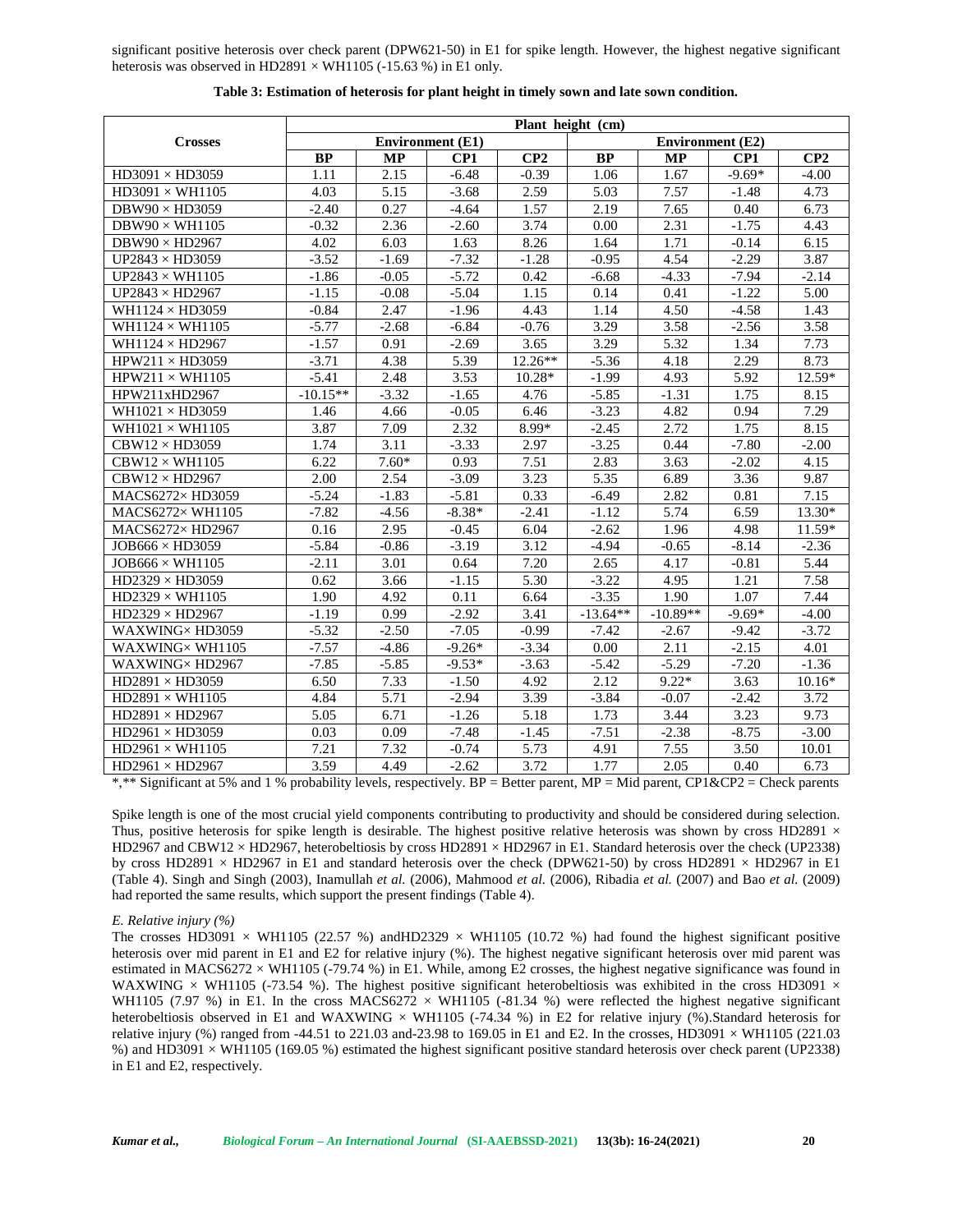|                                                 | Spike length (cm) |                         |           |                         |           |           |            |          |  |  |  |
|-------------------------------------------------|-------------------|-------------------------|-----------|-------------------------|-----------|-----------|------------|----------|--|--|--|
| <b>Crosses</b>                                  |                   | <b>Environment</b> (E1) |           | <b>Environment</b> (E2) |           |           |            |          |  |  |  |
|                                                 | <b>BP</b>         | <b>MP</b>               | CP1       | CP2                     | <b>BP</b> | <b>MP</b> | CP1        | CP2      |  |  |  |
| $HD3091\times HD3059$                           | $-1.72$           | 2.17                    | $-1.82$   | $-2.91$                 | $-7.45$   | $-1.47$   | $-23.75**$ | $-10.85$ |  |  |  |
| $HD3091 \times WH1105$                          | $-7.87$           | $-4.10$                 | $-7.70$   | $-8.72$                 | $-8.75$   | $-1.64$   | $-22.79**$ | $-9.72$  |  |  |  |
| $DBW90 \times HD3059$                           | $-14.22*$         | $-13.59*$               | $-14.31*$ | $-15.25*$               | $-8.88$   | $-2.15$   | $-24.93**$ | $-12.23$ |  |  |  |
| DBW90 $\times$ WH1105                           | $-0.27$           | 0.60                    | $-0.08$   | $-1.18$                 | $-6.43$   | 1.72      | $-20.83**$ | $-7.43$  |  |  |  |
| $\overline{DBW}90 \times HD2967$                | $-3.56$           | $-1.91$                 | $-5.06$   | $-6.11$                 | $-10.63$  | $-4.52$   | $-27.18**$ | $-14.86$ |  |  |  |
| UP2843 $\times$ HD3059                          | $-2.51$           | 1.43                    | $-2.61$   | $-3.69$                 | $-6.41$   | $-0.95$   | $-22.90**$ | $-9.84$  |  |  |  |
| UP2843 $\times$ WH1105                          | $-5.05$           | $-1.07$                 | $-4.87$   | $-5.92$                 | $-13.09$  | $-6.86$   | $-26.46**$ | $-14.01$ |  |  |  |
| UP2843 $\times$ HD2967                          | $-4.52$           | $-2.99$                 | $-9.17$   | $-10.17$                | $-9.94$   | $-5.18$   | $-26.62**$ | $-14.20$ |  |  |  |
| WH1124 $\times$ HD3059                          | 2.73              | 6.12                    | 9.63      | 8.42                    | $-5.21$   | 1.46      | $-21.90**$ | $-8.68$  |  |  |  |
| WH1124 $\times$ WH1105                          | $-4.77$           | $-1.76$                 | 1.63      | 0.51                    | $-4.82$   | 3.14      | $-19.46**$ | $-5.83$  |  |  |  |
| WH1124 $\times$ HD2967                          | $-0.94$           | 4.74                    | 5.71      | 4.55                    | 8.69      | 15.73     | $-11.45$   | 3.54     |  |  |  |
| $HPW211 \times HD3059$                          | $-1.17$           | 0.05                    | 1.20      | 0.08                    | 7.84      | 12.97     | $-11.15$   | 3.89     |  |  |  |
| $HPW211 \times WH1105$                          | $-0.48$           | 0.60                    | 1.90      | 0.78                    | 2.98      | 9.24      | $-12.87$   | 1.88     |  |  |  |
| HPW211xHD2967                                   | 11.40             | 15.49**                 | 14.06*    | $12.81*$                | $-9.51$   | $-5.71$   | $-26.27**$ | $-13.79$ |  |  |  |
| WH $1021 \times$ HD $3059$                      | 2.07              | 2.18                    | 2.18      | 1.05                    | $-7.09$   | $-5.42$   | $-20.64**$ | $-7.21$  |  |  |  |
| WH $1021 \times WH1105$                         | 5.70              | 5.74                    | 5.90      | 4.74                    | $-1.76$   | $-1.29$   | $-16.09*$  | $-1.88$  |  |  |  |
| $CBW12 \times HD3059$                           | $-13.87*$         | $-10.81*$               | $-7.62$   | $-8.64$                 | $-6.61$   | $-1.20$   | $-23.06**$ | $-10.03$ |  |  |  |
| $CBW12 \times WH1105$                           | $-8.29$           | $-5.17$                 | $-1.63$   | $-2.72$                 | $-9.60$   | $-3.17$   | $-23.51**$ | $-10.56$ |  |  |  |
| $CBW12 \times HD2967$                           | 0.84              | 6.88                    | 8.16      | 6.97                    | 17.14     | 23.27**   | $-4.56$    | 11.60    |  |  |  |
| MACS6272×HD3059                                 | $-2.23$           | 10.50                   | $-2.34$   | $-3.42$                 | $-6.70$   | 1.50      | $-23.14**$ | $-10.13$ |  |  |  |
| MACS6272× WH1105                                | $-5.43$           | 7.02                    | $-5.25$   | $-6.30$                 | $-12.45$  | $-3.59$   | $-25.92**$ | $-13.39$ |  |  |  |
| MACS6272×HD2967                                 | 2.75              | 13.65*                  | $-2.26$   | $-3.34$                 | $-11.68$  | $-4.40$   | $-28.04**$ | $-15.86$ |  |  |  |
| $JOB666 \times HD3059$                          | 17.92**           | 18.61**                 | $17.79**$ | 16.49**                 | $-7.58$   | $-0.92$   | $-23.86**$ | $-10.97$ |  |  |  |
| $JOB666 \times WH1105$                          | 7.68              | 8.48                    | 7.89      | 6.70                    | $-1.68$   | 6.71      | $-16.81*$  | $-2.73$  |  |  |  |
| $HD2329 \times HD3059$                          | 0.30              | 0.42                    | 0.19      | $-0.91$                 | $-0.20$   | 1.56      | $-17.77*$  | $-3.86$  |  |  |  |
| $HD2329 \times WH1105$                          | $-0.65$           | $-0.38$                 | $-0.46$   | $-1.56$                 | $-7.60$   | $-4.75$   | $-21.82**$ | $-8.59$  |  |  |  |
| $HD2329 \times HD2967$                          | $-7.26$           | $-5.11$                 | $-7.59$   | $-8.61$                 | $-3.13$   | $-1.96$   | $-21.07**$ | $-7.71$  |  |  |  |
| WAXWING×HD3059                                  | $-12.04*$         | $-11.16*$               | $-10.36$  | $-11.35$                | $-2.39$   | $-1.96$   | $-18.87**$ | $-5.14$  |  |  |  |
| WAXWING×WH1105                                  | $-1.17$           | $-0.34$                 | 0.71      | $-0.40$                 | $-9.03$   | $-8.22$   | $-23.03**$ | $-10.00$ |  |  |  |
| WAXWING×HD2967                                  | $-7.29$           | $-4.10$                 | $-5.52$   | $-6.56$                 | $-3.10$   | $-2.13$   | $-19.46**$ | $-5.83$  |  |  |  |
| $\overline{\text{HD}2891} \times \text{HD}3059$ | $-0.90$           | $-0.87$                 | $-1.01$   | $-2.10$                 | $-3.25$   | 0.78      | $-20.29**$ | $-6.80$  |  |  |  |
| $HD2891 \times WH1105$                          | $-14.85*$         | $-14.70**$              | $-14.69*$ | $-15.63*$               | $-13.81$  | $-9.08$   | $-27.08**$ | $-14.73$ |  |  |  |
| $HD2891 \times HD2967$                          | 19.62**           | $22.51**$               | $19.42**$ | 18.11**                 | $-4.71$   | $-1.26$   | $-22.36**$ | $-9.22$  |  |  |  |
| $HD2961 \times HD3059$                          | $-17.27**$        | $-11.62*$               | $-5.25$   | $-6.30$                 | $-9.21$   | $-6.00$   | $-25.20**$ | $-12.54$ |  |  |  |
| $HD2961 \times WH1105$                          | $-9.67$           | $-3.64$                 | 3.45      | 2.31                    | $-4.31$   | 0.35      | $-19.03**$ | $-5.33$  |  |  |  |
| $HD2961 \times HD2967$                          | $-24.54**$        | $-17.56**$              | $-13.57*$ | $-14.53$ <sup>*</sup>   | 4.08      | 7.18      | $-15.20*$  | $-0.85$  |  |  |  |

**Table 4: Estimation of heterosis for spike length in timely sown and late sown condition.**

However, the highest negative significant heterosis over check parent (UP2338) estimated in MACS6272  $\times$  WH1105 (-44.51 %) and WAXWING  $\times$  WH1105 (-23.98 %) in E1 and E2, respectively. In comparison, the highest significant positive standard heterosis over check parent (DBW621-50) was reflected by the cross HD3091  $\times$  WH1105 (181.08 %) and HD3091  $\times$  WH1105 (138.52 %) in E1 and E2, respectively. However, the highest negative significant heterosis was found in the cross MACS6272  $\times$ WH1105 (-51.42 %) and HD2329  $\times$  HD2967 (-46.33 %) E1 and E2, respectively.

Electrolyte leakage is a measure of cell membrane thermostability. This method is used in wheat as a modified method to develop heat-tolerant lines. Cellular membrane stability is one of the effective screening methods against heat tolerance on a physiological basis. The cross MACS6272  $\times$  WH1105 and WAXWING  $\times$  WH1105 showed the highest positive relative heterosis and heterobeltiosisin the cross HD3091  $\times$  WH1105 in E1 only. However, the highest positive standard heterosis with MACS6272  $\times$ WH1105 and WAXWING  $\times$  WH1105 crosses under environment E1 was estimated over check parent UP2338, and the crosses MACS6272  $\times$  WH1105 and HD2329  $\times$  HD2967 was found highest positive standard heterosis over the check (DPW621-50) in E2 (Table 5).

## *F. Grain yield per plant*

The highest significant positive relative heterosis, 86.57 per cent, was found in the cross JOB666  $\times$  HD3059 in E1 andHPW211  $\times$ WH1105 (83.59 %) in E2 for grain yield per plant. The highest negative significant heterosis was observed in HD2891  $\times$  WH1105 (-36.78 %) and HD2329  $\times$  HD2967 (-58.26 %) in E1 and E2, respectively. The highest positive significant heterobeltiosis was exhibited by cross JOB666  $\times$  WH1105 (77.32 %) and HPW211  $\times$  WH1105 (59.82 %) in E1 and E2, respectively. However, the highest negative significant heterosis was observed in HD2891  $\times$  WH1105 (-42.38 %) and HD2329  $\times$  HD2967 (-63.80 %) in E1 and E2, respectively.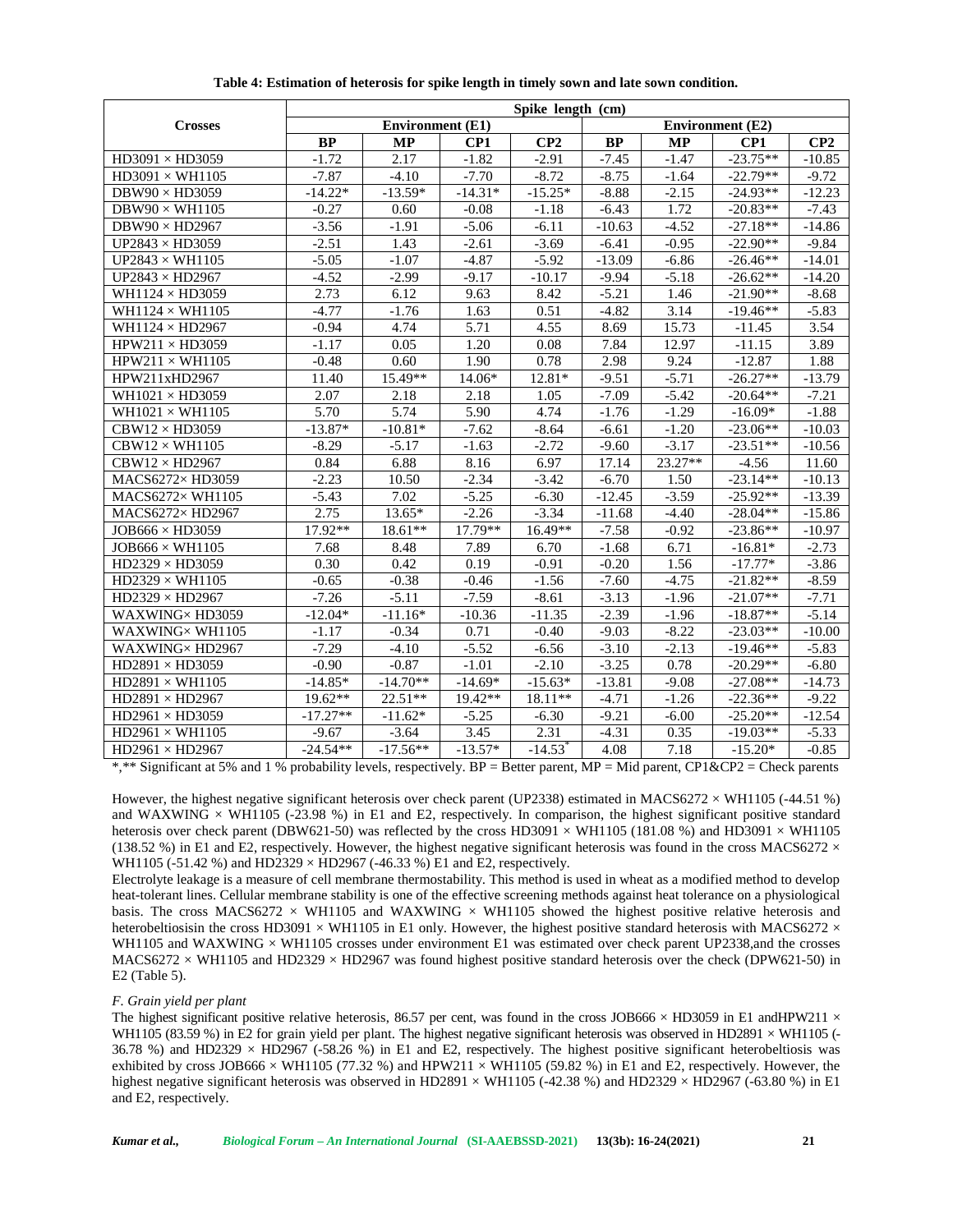|                            | Relative injury $(\% )$ |            |                         |            |                         |            |                 |            |  |  |
|----------------------------|-------------------------|------------|-------------------------|------------|-------------------------|------------|-----------------|------------|--|--|
| <b>Crosses</b>             |                         |            | <b>Environment</b> (E1) |            | <b>Environment</b> (E2) |            |                 |            |  |  |
|                            | <b>BP</b>               | <b>MP</b>  | CP <sub>1</sub>         | CP2        | <b>BP</b>               | <b>MP</b>  | CP <sub>1</sub> | CP2        |  |  |
| $HD3091 \times HD3059$     | $-21.59**$              | $-15.84**$ | 105.74**                | 80.14**    | $-22.69**$              | $-17.41**$ | 95.21**         | 73.06**    |  |  |
| $HD3091 \times WH1105$     | 7.97**                  | 22.57**    | 221.03**                | 181.08**   | $-3.30$                 | $7.96**$   | 169.05**        | 138.52**   |  |  |
| $DBW90 \times HD3059$      | $-6.97*$                | 4.27       | 144.08**                | $113.71**$ | $-6.53*$                | 3.72       | 136.02**        | 109.25**   |  |  |
| DBW90 $\times$ WH1105      | $-72.02**$              | $-66.93**$ | $-16.80*$               | $-27.15**$ | $-69.49**$              | $-64.70**$ | $-15.12*$       | $-24.75**$ |  |  |
| $DBW90 \times HD2967$      | $-31.71**$              | $-26.37**$ | 40.54**                 | $23.05**$  | $-29.52**$              | $-24.52**$ | 42.79**         | 26.59**    |  |  |
| UP2843 $\times$ HD3059     | $-68.38**$              | $-65.42**$ | $-17.04*$               | $-27.36**$ | $-66.47**$              | $-63.55**$ | $-15.34*$       | $-24.95**$ |  |  |
| UP2843 $\times$ WH1105     | $-20.44**$              | $-8.08**$  | 136.56**                | $107.12**$ | $-17.23**$              | $-6.04**$  | 130.30**        | $104.17**$ |  |  |
| UP2843 $\times$ HD2967     | $-46.30**$              | $-40.65**$ | $16.73*$                | 2.20       | $-42.75**$              | $-37.40**$ | 21.35**         | 7.58       |  |  |
| WH1124 $\times$ HD3059     | $-61.99**$              | $-58.38**$ | $-0.28$                 | $-12.69$   | $-62.99**$              | $-59.16**$ | $-6.54$         | $-17.14**$ |  |  |
| WH1124 $\times$ WH1105     | $-69.91**$              | $-65.20**$ | $-10.55$                | $-21.68**$ | $-69.73**$              | $-65.16**$ | $-15.78*$       | $-25.34**$ |  |  |
| WH1124 $\times$ HD2967     | $-50.94**$              | $-45.84**$ | 6.38                    | $-6.86$    | $-44.90**$              | $-40.63**$ | 13.08*          | 0.25       |  |  |
| $HPW211 \times HD3059$     | $-60.62**$              | $-60.57**$ | 3.32                    | $-9.54$    | $-59.21**$              | $-59.16**$ | 2.99            | $-8.70$    |  |  |
| $HPW211 \times WH1105$     | $-57.55**$              | $-54.85**$ | $26.21**$               | 10.51      | $-52.94**$              | $-50.60**$ | $30.94**$       | $16.08**$  |  |  |
| HPW211xHD2967              | $-62.27**$              | $-54.88**$ | $-1.26$                 | $-13.54$   | $-60.75**$              | $-53.76**$ | $-1.13$         | $-12.35*$  |  |  |
| WH $1021 \times$ HD $3059$ | $-63.58**$              | $-62.23**$ | $-4.43$                 | $-16.33*$  | $-61.98**$              | $-60.66**$ | $-3.99$         | $-14.89*$  |  |  |
| WH $1021 \times WH1105$    | $-61.37**$              | $-57.53**$ | 14.86                   | 0.57       | $-56.61**$              | $-53.01**$ | $20.72**$       | 7.02       |  |  |
| $CBW12 \times HD3059$      | $-63.40**$              | $-58.93**$ | $-3.98$                 | $-15.93*$  | $-61.82**$              | $-56.89**$ | $-3.58$         | $-14.52*$  |  |  |
| $CBW12 \times WH1105$      | $-48.97**$              | $-39.62**$ | 51.73**                 | 32.85**    | $-52.01**$              | $-43.54**$ | 33.53**         | 18.38**    |  |  |
| $CBW12 \times HD2967$      | $-22.36**$              | $-16.39**$ | 59.36**                 | 39.53**    | $-23.35**$              | $-19.41**$ | 49.29**         | $32.35**$  |  |  |
| MACS6272×HD3059            | $-58.92**$              | $-57.97**$ | 7.78                    | $-5.64$    | $-54.72**$              | $-53.74**$ | 14.34*          | 1.37       |  |  |
| MACS6272×WH1105            | $-81.34**$              | $-79.74**$ | $-44.51**$              | $-51.42**$ | $-47.91**$              | $-44.26**$ | 44.93**         | 28.49**    |  |  |
| MACS6272×HD2967            | $-43.91**$              | $-34.11**$ | $40.51**$               | $23.02**$  | $-40.96**$              | $-31.62**$ | $42.76**$       | 26.57**    |  |  |
| $JOB666 \times HD3059$     | $-50.72**$              | $-39.05**$ | $29.30**$               | 13.21      | $-49.95**$              | $-39.18**$ | 26.38**         | $12.04*$   |  |  |
| $JOB666 \times WH1105$     | $-69.66**$              | $-60.71**$ | $-9.78$                 | $-21.00**$ | $-67.98**$              | $-59.62**$ | $-10.90$        | $-21.01**$ |  |  |
| $HD2329 \times HD3059$     | $-35.61**$              | $-25.95**$ | 68.96**                 | 47.93**    | $-39.96**$              | $-31.77**$ | $51.61**$       | $34.41**$  |  |  |
| $HD2329 \times WH1105$     | $-6.51*$                | $13.17**$  | 177.99**                | 143.40**   | $-6.46**$               | $10.72**$  | 160.27**        | 130.74**   |  |  |
| $HD2329 \times HD2967$     | $-65.63**$              | $-63.96**$ | $-33.35**$              | $-41.64**$ | $-68.45**$              | $-67.07**$ | $-39.46**$      | $-46.33**$ |  |  |
| WAXWING×HD3059             | $-58.22**$              | $-55.06**$ | $27.55**$               | 11.68      | $-57.88**$              | $-54.52**$ | $24.81**$       | 10.65      |  |  |
| WAXWING×WH1105             | $-80.16**$              | $-79.90**$ | $-39.44**$              | $-46.97**$ | $-74.34**$              | $-73.54**$ | $-23.98**$      | $-32.61**$ |  |  |
| WAXWING×HD2967             | $-74.84**$              | $-68.08**$ | $-23.19**$              | $-32.75**$ | $-73.30**$              | $-66.48**$ | $-20.88**$      | $-29.86**$ |  |  |
| $HD2891 \times HD3059$     | $-65.41**$              | $-63.85**$ | $-0.70$                 | $-13.06$   | $-64.59**$              | $-63.10**$ | $-2.73$         | $-13.76*$  |  |  |
| $HD2891 \times WH1105$     | $-75.85**$              | $-75.42**$ | $-28.18**$              | $-37.12**$ | $-70.92**$              | $-70.73**$ | $-19.09**$      | $-28.27**$ |  |  |
| $HD2891 \times HD2967$     | $-70.07**$              | $-62.89**$ | $-14.07$                | $-24.77**$ | $-68.21**$              | $-61.23**$ | $-12.67$        | $-22.58**$ |  |  |
| $HD2961 \times HD3059$     | $-55.94**$              | $-55.44**$ | 15.61                   | 1.22       | $-56.91**$              | $-56.01**$ | 8.81            | $-3.53$    |  |  |
| $HD2961 \times WH1105$     | $-70.78**$              | $-68.63**$ | $-13.13$                | $-23.94**$ | $-68.31**$              | $-66.11**$ | $-11.82$        | $-21.83**$ |  |  |
| $HD2961 \times HD2967$     | $-66.55**$              | $-60.33**$ | $-14.21$                | $-24.89**$ | $-63.99**$              | $-58.27**$ | $-12.80*$       | $-22.69**$ |  |  |

**Table 5: Estimation of heterosis for relative injury (%) in timely sown and late sown condition.**

The cross JOB666  $\times$  HD3059 (106.25 %) and WH1124  $\times$  HD2967 (42.86 %) was found significant positive heterosis over check parent (UP2338)in E1 and E2, respectively, for grain yield per plant. However, the highest negative significant heterosis was observed in the cross HD2891  $\times$  WH1105 (-18.75 %) in E1 and the cross DBW90  $\times$  HD2967 (-48.87 %) in E2 condition.

The cross JOB666 × HD3059 (93.05 %) and WH1124 × HD2967 (55.74 %) showed the highest significant positive heterosis over check parent (DBW621-50) in E1 and E2. In comparison, the highest negative significant heterosis was found HD2891  $\times$ WH1105 (-23.95 %) in E1 and DBW90  $\times$  HD2967 (-44.26 %) in E2. Such type of finding is similarly responded by earlier workers viz. Khatun *et al.* (2010), Beche *et al.* (2013), Kalhoro *et al.* (2015) and Kumar *et al.* (2015a)

While selecting the plants in segregating generation, yield per plant receives the maximum attention of the plant breeder. Therefore, positive heterosis for this trait is desirable. The results (Table 6) revealed that the cross JOB666  $\times$  HD3059 showed high positive relative heterosis and the crosses JOB666  $\times$  WH1105 and HPW211  $\times$  WH1105 exhibited positive heterobeltiosis. The positive standard heterosis over the check (UP2338) was reported by cross JOB666  $\times$  HD3059, and WH1124  $\times$  HD2967 and JOB666  $\times$  HD3059 and WH1124  $\times$  HD2967 over check (DPW621-50) in E1 and E2, respectively. Similar results had been reported by Inamullah *et al.* (2006), Mahmood *et al.* (2006), Nawracaa *et al.* (2006), Akbar *et al.* (2009), Ribadia *et al.* (2007), Hussain *et al.* (2007) and Bao *et al.* (2009) which supports the present findings.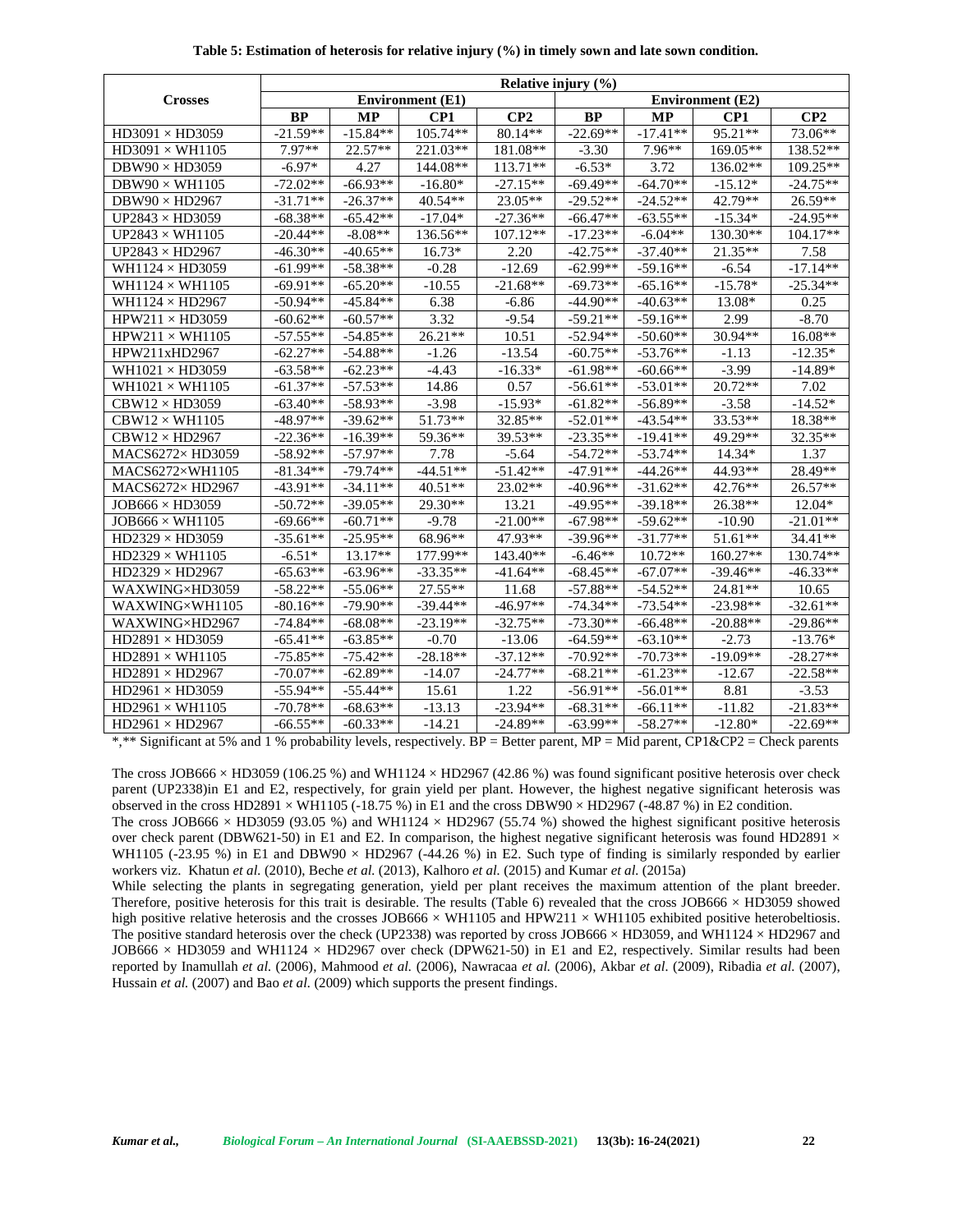| Table 6: Estimation of heterosis for grain yield per plant in timely sown and late sown condition. |  |
|----------------------------------------------------------------------------------------------------|--|
|----------------------------------------------------------------------------------------------------|--|

|                            | Grain yield/ plant (g) |            |                         |                         |            |            |            |                |  |  |
|----------------------------|------------------------|------------|-------------------------|-------------------------|------------|------------|------------|----------------|--|--|
| <b>Crosses</b>             |                        |            | <b>Environment</b> (E1) | <b>Environment</b> (E2) |            |            |            |                |  |  |
|                            | <b>BP</b>              | <b>MP</b>  | CP1                     | CP2                     | <b>BP</b>  | <b>MP</b>  | CP1        | CP2            |  |  |
| $HD3091 \times HD3059$     | 3.36                   | 3.36       | $20.31*$                | 12.61                   | 35.58**    | $39.26**$  | 6.02       | 15.57          |  |  |
| $HD3091 \times WH1105$     | 5.70                   | 5.88       | 23.05**                 | 15.17*                  | $30.77*$   | $45.45**$  | 2.26       | 11.48          |  |  |
| $DBW90 \times HD3059$      | $23.83**$              | 38.46**    | $44.14**$               | 34.92**                 | 13.04      | $31.92**$  | 17.29      | 27.87*         |  |  |
| DBW90 $\times$ WH1105      | $-9.09$                | 1.50       | 5.47                    | $-1.28$                 | $-15.94$   | 4.98       | $-12.78$   | $-4.92$        |  |  |
| DBW90 $\times$ HD2967      | $-34.52**$             | $-16.86**$ | 4.49                    | $-2.19$                 | $-51.77**$ | $-51.25**$ | $-48.87**$ | $-44.26**$     |  |  |
| UP2843 $\times$ HD3059     | 7.38                   | 25.98**    | $25.00**$               | $17.00*$                | 49.04**    | 53.09**    | 16.54      | $27.05*$       |  |  |
| UP2843 $\times$ WH1105     | $32.32**$              | 55.03**    | $53.52**$               | 43.69**                 | $-27.88*$  | $-19.79$   | $-43.61**$ | $-38.52**$     |  |  |
| UP2843 $\times$ HD2967     | $-33.90**$             | $-12.69*$  | 5.47                    | $-1.28$                 | $-2.84$    | 11.84      | 3.01       | 12.30          |  |  |
| WH1124 $\times$ HD3059     | $-26.66**$             | $-20.31**$ | 1.56                    | $-4.94$                 | $27.03*$   | 34.61**    | 6.02       | 15.57          |  |  |
| WH1124 $\times$ WH1105     | 0.71                   | 9.59       | 39.45**                 | $30.53**$               | 17.12      | $34.02**$  | $-2.26$    | 6.56           |  |  |
| WH1124 $\times$ HD2967     | $-30.72**$             | $-25.82**$ | 10.55                   | 3.47                    | $34.75**$  | $50.79**$  | 42.86**    | 55.74**        |  |  |
| $HPW211 \times HD3059$     | $17.02**$              | 22.81**    | $50.39**$               | $40.77**$               | 14.29      | 21.62      | $-3.76$    | 4.92           |  |  |
| $HPW211 \times WH1105$     | $25.62**$              | $32.04**$  | $61.45**$               | $51.12**$               | 59.82**    | 83.59**    | 34.59**    | $46.72**$      |  |  |
| HPW211xHD2967              | $-39.29**$             | $-32.75**$ | $-3.13$                 | $-9.32$                 | $-12.77$   | $-2.77$    | $-7.52$    | 0.82           |  |  |
| WH $1021 \times$ HD $3059$ | $-16.44*$              | $-7.95$    | $-2.73$                 | $-8.96$                 | 1.52       | 2.83       | $-24.81*$  | $-18.03$       |  |  |
| WH $1021 \times WH1105$    | 18.18**                | $30.00**$  | $37.11**$               | 28.34**                 | 2.29       | 9.72       | $-26.17*$  | $-19.51$       |  |  |
| $CBW12 \times HD3059$      | $-6.84$                | 0.77       | $27.73**$               | $19.56*$                | $-5.45$    | $-0.24$    | $-21.80*$  | $-14.75$       |  |  |
| $CBW12 \times WH1105$      | $-7.69$                | 0.00       | 26.56**                 | 18.46*                  | 16.36      | 32.64**    | $-3.76$    | 4.92           |  |  |
| $CBW12 \times HD2967$      | $-7.71$                | $-0.72$    | $47.27**$               | 37.84**                 | $-21.99*$  | $-12.35$   | $-17.29$   | $-9.84$        |  |  |
| MACS6272×HD3059            | 44.97**                | 44.97**    | 68.75**                 | 57.95**                 | 16.81      | 24.82*     | $-0.75$    | 8.20           |  |  |
| MACS6272×WH1105            | 6.04                   | 6.22       | 23.44**                 | 15.54*                  | $41.59**$  | 63.27**    | $20.30*$   | $31.15**$      |  |  |
| MACS6272×HD2967            | $-38.56**$             | $-28.95**$ | $-1.95$                 | $-8.23$                 | $27.30**$  | $41.34**$  | 34.96**    | $47.13**$      |  |  |
| $JOB666 \times HD3059$     | $77.18**$              | 86.57**    | $106.25**$              | 93.05**                 | $-11.86$   | $-3.93$    | $-21.80*$  | -14.75         |  |  |
| $JOB666 \times WH1105$     | $77.32**$              | 86.42**    | 105.72**                | 92.56**                 | $-0.42$    | 16.92      | $-11.65$   | $-3.69$        |  |  |
| $HD2329 \times HD3059$     | 22.79**                | 22.79**    | $42.93**$               | 33.78**                 | $-7.81$    | 21.86**    | 33.08**    | 45.08**        |  |  |
| $HD2329 \times WH1105$     | 11.74                  | 11.93*     | $30.08**$               | 21.76**                 | $-15.10*$  | 18.55*     | 22.56*     | $33.61**$      |  |  |
| $HD2329 \times HD2967$     | $-15.79**$             | $-2.62$    | 34.38**                 | 25.78**                 | $-63.80**$ | $-58.26**$ | $-47.74**$ | $-43.03**$     |  |  |
| WAXWING×HD3059             | $20.30**$              | $30.63**$  | 66.35**                 | 55.70**                 | 14.29      | $28.29**$  | 8.27       | 18.03          |  |  |
| WAXWING×WH1105             | $-5.45$                | 2.83       | $30.74**$               | 22.38**                 | 20.63      | $45.45**$  | 14.29      | 24.59*         |  |  |
| WAXWING×HD2967             | $19.62**$              | 28.17**    | 90.88**                 | 78.67**                 | $-50.00**$ | $-47.19**$ | $-46.99**$ | $-42.21**$     |  |  |
| $HD2891 \times HD3059$     | $-8.03$                | 0.76       | $29.69**$               | 21.39**                 | 31.22*     | $33.59**$  | $-2.82$    | 5.94           |  |  |
| $HD2891 \times WH1105$     | $-42.38**$             | $-36.78**$ | $-18.75*$               | $-23.95**$              | 25.58      | 34.04*     | $-10.30$   | $-2.21$        |  |  |
| $HD2891 \times HD2967$     | $-23.62**$             | $-18.91**$ | 21.88**                 | 14.08                   | $-6.74$    | 11.44      | $-1.13$    | 7.79           |  |  |
| $HD2961 \times HD3059$     | 5.20                   | $12.77*$   | $22.46**$               | 14.63                   | $-14.29$   | $-8.79$    | $-27.82**$ | $-21.31$       |  |  |
| $HD2961 \times WH1105$     | 11.11                  | 18.92**    | 28.91**                 | $20.66**$               | 42.86**    | $64.10**$  | $20.30*$   | $31.15**$      |  |  |
| $HD2961 \times HD2967$     | $-0.93$                | $21.44**$  | 58.09**                 | 47.97**                 | 21.28*     | $35.18**$  | 28.57**    | $40.16^{^{n}}$ |  |  |

#### **CONCLUSION**

Wheat is a staple food crop across the world. The genetic background of wheat became narrow. Therefore, it is necessary to investigate the heterotic performance of different cross combinations for different morpho-physiological traits for heat stress in conventional plant breeding. The present study about heterosis estimation under normal and heat stress conditions will help select the parents to develop heat-tolerant varieties.

# **FUTURE SCOPE**

Heat stress is the major constrain for the production of wheat. Production becomes stagnant of the majority of cereal crops. Therefore, it is necessary to find a heterotic cross combination to enhance the production and productivity of wheat. The present study will be helpful to identify the parents for the crossing program.

**Acknowledgements:** Authors are grateful to Director Experiment Station, GBPUAT, Pantnagar and ICAR, New Delhi, for infrastructural and financial support.

**Declaration:** The authors declare no conflict of interest.

## **REFERENCES**

Afiah, S.A.N. and Sattar, A.A. (1998). Diallel cross analysis for some quantitative characters in bread wheat (*Triticum aestivum*L.) under saline and normal environments. *Ann. Agric. Sci., 36*(4): 2039-2061.

Afiah, S.A.N. Mohamed, N.A. and Salem, M.M. (2000). Statistical genetic parameters, heritability and graphical analysis in  $8 \times 8$ wheat diallel crosses under saline conditions. *Ann. Agric. Sci., Cairo, 45*(1): 257-280.